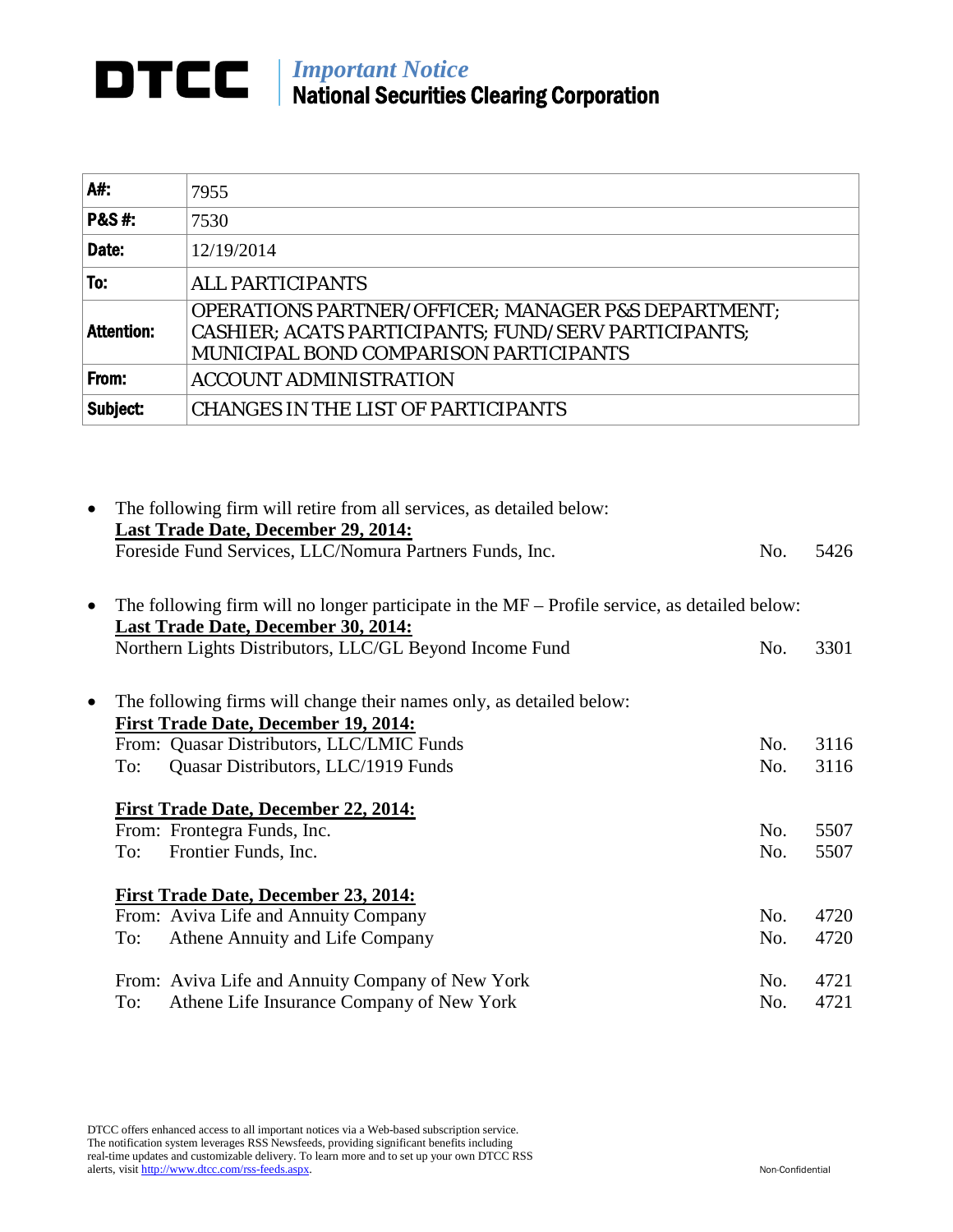| $\bullet$ | The following firms will begin participation in the $MF - Daily$ Price & Rate service, as detailed<br>below:                                                                                                                                |     |      |
|-----------|---------------------------------------------------------------------------------------------------------------------------------------------------------------------------------------------------------------------------------------------|-----|------|
|           | <b>First Trade Date, January 2, 2015:</b>                                                                                                                                                                                                   |     |      |
|           | Davlin Philanthropic Funds                                                                                                                                                                                                                  | No. | 3612 |
|           | Quasar Distributors, LLC/Osterweis Fund                                                                                                                                                                                                     | No. | 4840 |
|           | <b>First Trade Date, January 5, 2015:</b>                                                                                                                                                                                                   |     |      |
|           | Rafferty Capital Markets, LLC/Epiphany Funds                                                                                                                                                                                                | No. | 6634 |
| $\bullet$ | The following firm will begin participation in the DTCC Payment aXis and Insurance Processing<br>Services as detailed below:                                                                                                                |     |      |
|           | <b>First Trade Date, January 2, 2015:</b>                                                                                                                                                                                                   |     |      |
|           | Synovus Securities, Inc.                                                                                                                                                                                                                    | No. | 7978 |
| $\bullet$ | The following additional number has been assigned to The Northern Trust Company (#6625) for the<br>purpose of utilizing Fund/SERV, Networking, and MF - Profile services, as detailed below:<br><b>First Trade Date, December 22, 2014:</b> |     |      |
|           | The Northern Trust Company/Sub-Advised Collective Funds Trust-Mondrian                                                                                                                                                                      | No. | 3037 |
|           | Contact: Jamie Jones-Ezefili                                                                                                                                                                                                                |     |      |
|           | Phone: (312) 444-4972                                                                                                                                                                                                                       |     |      |
| $\bullet$ | The following firm will begin participation in the Alternative Investment Products service, as<br>detailed below:                                                                                                                           |     |      |
|           | <b>First Trade Date, December 24, 2014:</b>                                                                                                                                                                                                 |     |      |
|           | SS&C Technologies, Inc.                                                                                                                                                                                                                     | No. | 8053 |

• Please update the NSCC Directory dated December 2014 (for OTC Executed-By List and for Municipal Bond Comparison System) as detailed below:

|                                                                      | <b>Clearing Broker</b><br><b>Identifiers</b> |               | <b>Executing Broker</b><br><b>Identifiers</b> |         |
|----------------------------------------------------------------------|----------------------------------------------|---------------|-----------------------------------------------|---------|
|                                                                      | Alpha                                        | Numeric Alpha |                                               | Numeric |
| Delete Last Trade Date, December 19, 2014<br>Riviere Securities Inc. | <b>FSWC</b>                                  | 0309          | <b>BCLT</b>                                   |         |
| Add First Trade Date, December 17, 2014<br>Arxis Securities LLC      | MLCO.                                        | 0161          | ARXS                                          |         |

• Please update the NSCC Directory dated December 2014 (for OTC Executed-By List) as detailed below:

|                                                                                    | <b>Clearing Broker</b><br><b>Identifiers</b> |               | <b>Executing Broker</b><br><b>Identifiers</b> |         |
|------------------------------------------------------------------------------------|----------------------------------------------|---------------|-----------------------------------------------|---------|
|                                                                                    | <b>Alpha</b>                                 | Numeric Alpha |                                               | Numeric |
| Delete Last Trade Date, December 16, 2014<br>Electronic Transaction Clearing, Inc. | ETCC                                         | 0873          | <b>ETRX</b>                                   |         |